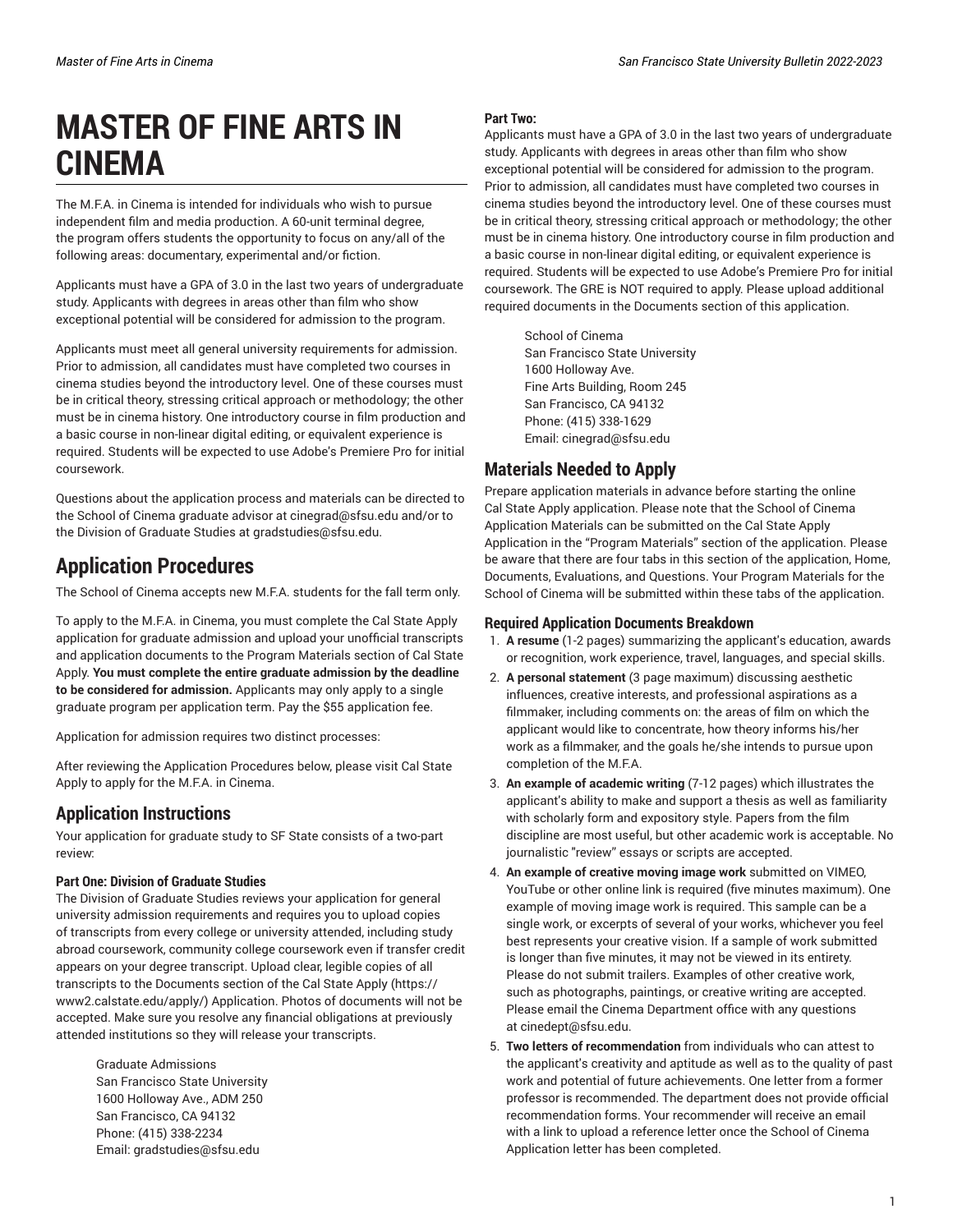6. **Unofficial transcripts**: Upload two unofficial transcripts to the Cal State Apply application.

In addition to any documents required by your program, you are also required to upload legible unofficial copies of transcripts from each college or university attended. Including study abroad coursework or community college coursework, even if this coursework appears as transfer credit appears on your degree transcript. Full academic disclosure is required. Photographs or screenshots of transcripts will be rejected. An incomplete academic history will significantly delay review of your application. The Division of Graduate Studies may request official transcripts from you at any point during the application review process.

If selected for admission, you will be required to submit official transcripts to the Division of Graduate Studies to secure your offer of admission.

Additional information about submitting application materials is available on the Cinema Department website: [www.cinema.sfsu.edu \(http://](http://www.cinema.sfsu.edu) [www.cinema.sfsu.edu](http://www.cinema.sfsu.edu)).

# **Completion of the Degree**

Under certain circumstances, up to 24 units of graduate credit from an M.A. program in film production may be applied toward the M.F.A. Before any such request is considered, all admission requirements must be met and all previous coursework must be reviewed and approved by the Cinema graduate committee and the Dean of Graduate Studies.

Enrollment in an upper-division or graduate-level cinema course must be continuous until graduation. Registration may be in a regular university course, summer session course, or College of Extended Learning's LCA 499, which satisfies the University's continuous enrollment requirement for graduate students.

### **Written English Proficiency Requirement Level One**

First level proficiency is assessed using written work completed in the critical theory course taken in the first semester of the M.F.A. program. This course must be completed with an overall grade of B or better.

#### **Level Two**

Second level proficiency is assessed using the creative work proposal normally prepared in CINE 770.

## **Advancement to Candidacy**

Students must meet all general university requirements, receive a "B" or better in all required courses for the M.F.A. degree, and successfully pass all formal reviews (first-year script review, first-year progress review, thesis proposal review and thesis committee review) for advancement to candidacy.

- Produce individual creative film works utilizing techniques that span a range of genres.
- Demonstrate mastery of technical skills necessary to express themselves cinematically.
- Demonstrate the realization of a personal creative vision in the medium of film.
- Demonstrate the ability to locate their personal creative practice in the context of history and traditions of cinema.
- Produce coherent critical essays using appropriate source materials.
- Demonstrate skills in teaching undergraduate film courses.
- Students must take two critical theory courses from the following list by the spring semester of their second year.
- Students must take CINE 726 during the spring semester of their second year.

# **Cinema (M.F.A.) — 60 units**

| <b>First Year</b>                                                                          |                                                          | <b>Units</b> |
|--------------------------------------------------------------------------------------------|----------------------------------------------------------|--------------|
| <b>CINE 701</b>                                                                            | <b>Creative Process I</b>                                | 3            |
| <b>CINE 710</b>                                                                            | <b>Production Practice I</b>                             | 3            |
| <b>CINE 711</b>                                                                            | <b>Production Practice II</b>                            | 3            |
| <b>CINE 712</b>                                                                            | <b>Production Practice III</b>                           | 3            |
| Select two 700 level cinema (CINE) critical<br>theory elective courses (See details below) |                                                          |              |
|                                                                                            | <b>Units</b>                                             | 12           |
| <b>Second Year</b>                                                                         |                                                          |              |
| <b>CINE 702</b>                                                                            | <b>Creative Process II</b>                               | 3            |
| <b>CINF 770</b>                                                                            | <b>Film Production</b><br>Research                       | 3            |
| <b>CINE 726</b>                                                                            | Cinema Theory II                                         | 3            |
| Select a 700-level cinema (CINE) critical theory<br>elective course (See details below)    |                                                          |              |
| year                                                                                       | Select two of the following in the second or third       |              |
| <b>CINE 761</b>                                                                            | Directing for Cinema                                     | 3            |
| <b>CINE 762</b>                                                                            | Advanced<br>Cinematography and<br>Lighting               | 3            |
| <b>CINE 763</b>                                                                            | Projects in Advanced<br>Editing                          | 3            |
| <b>CINE 755</b>                                                                            | <b>Feature Screenwriting</b>                             | 3            |
| <b>CINE 713</b>                                                                            | <b>Animation &amp; Visual</b><br><b>Effects Workshop</b> | 3            |
|                                                                                            | <b>Units</b>                                             | 24           |
| <b>Third Year</b>                                                                          |                                                          |              |
| <b>CINE 852</b>                                                                            | Directed Experience in<br><b>Film Education</b>          | 3            |
| <b>CINE 894</b>                                                                            | <b>Creative Work Project</b>                             | 3            |
|                                                                                            | Units                                                    | 6            |
|                                                                                            | <b>Total Units</b>                                       | 42           |

### **Elective Units (18 units)**

Elective units chosen upon consultation with the graduate advisor from upper division production courses (up to 6 units), animation courses, graduate film studies seminars, and approved courses from related disciplines. May be taken in any year.

### **M.F.A. Critical Theory Requirements**

M.F.A. students must take a total of four critical theory graduate-level courses, according to the following guidelines:

- Students must complete three critical theory courses in the first two years.
- Students must take CINE 726 during the spring semester of their second year.